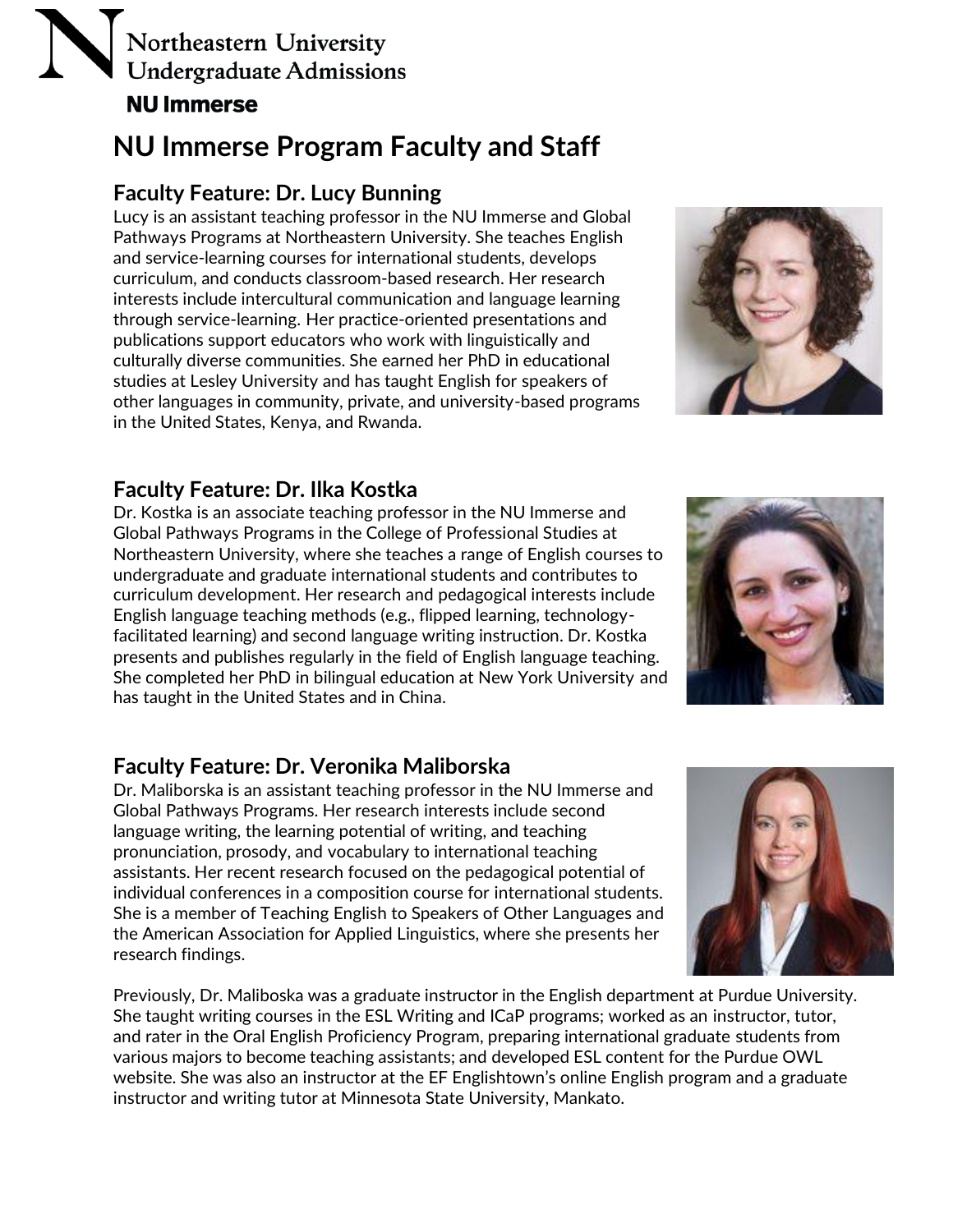### **Faculty Feature: Crissy McMartin-Miller**

Crissy McMartin-Miller is a teaching professor in the NU Immerse and Global Pathways programs at Northeastern University. There, she teaches and coordinates English language courses for undergraduate and graduate international students. She is also the program coordinator for the International Tutoring Center. Her research interests include feedback and assessment in second language writing and language center usage. Dr. McMartin-Miller earned her PhD in English with a primary concentration in Second Language Studies from Purdue University. She has previously taught at Purdue University, Texas A&M International University, and the University of Iowa.

## **Faculty Feature: Dr. Edward H. Miller**

Edward H. "Ted" Miller is associate teaching professor at NU Global in the College of Professional Studies at Northeastern University. He is a historian of American politics, political culture, and capitalism. His first book, "Nut Country: Right-Wing Dallas and the Birth of the Southern Strategy" (University of Chicago Press, 2015) argues that while the first scholars of American conservatism wrote off the far right as paranoid and suffering from status anxiety, and more recent scholarship writes them out in favor of emphasizing moderate conservatives, ultraconservatives played a vital role in the development of the modern GOP. Dr. Miller has published articles in the Journal of the Gilded Age and Progressive Era and Cities in American Political History. He is currently at work on his second book, "Sugar Daddy: A Life of Robert H. W. Welch" about the founder of the John Birch Society.

## **Faculty Feature: Dr. Lin Zhou**

Lin Zhou is an assistant teaching professor at the College of Professional Studies. She earned her PhD in Second Language Studies at University of Hawaii at Mānoa, and has taught in the USA, China, and South Korea. Her teaching philosophy revolves around experiential learning, project-based instruction, and game-supported pedagogies. Her expertise lies in pedagogical game design and innovative course design using new online technologies. She believes that game design and course design empower educators as the designing process not only gives educators the opportunity to understand students' learning needs, but it also generates more catered teaching methodologies and resources.

Lin Zhou has created multiple game-supported courses for second language learners. In these courses, she created an interactive computer-assisted game in which students could work with peers and non-playing characters through gameplay to explore socio-political issues that they did not relate to in real life. As an educational game designer, her philosophy is that learning is not a linear process, instead it is a complex meshwork in which all the exciting learning occurs and all the elements in the learning ecology were carefully designed and utilized.





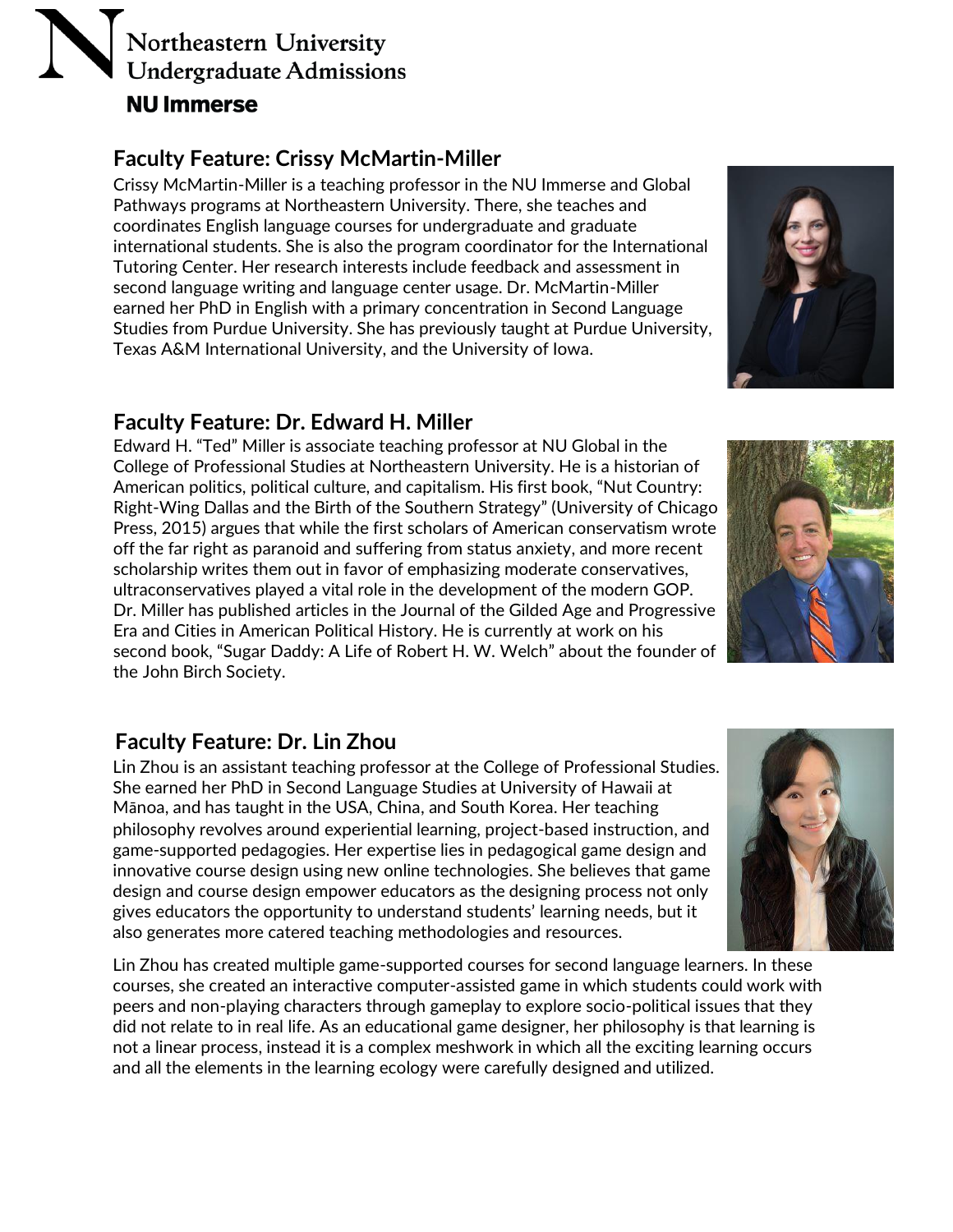#### **Faculty Feature: Dr. Balazs Szelenyi**

Balazs Szelenyi received his PhD from UCLA in 1998 and teaches classes on philosophy, globalization, sociology, and history for Northeastern University. His first major area of research was on urban history and urban development.

Based on that research he published his first book, "The Failure of the Central European Bourgeoisie" (2006) and an article on the dynamics of urban development in the early modern period in the American Historical Review. His second area of research was on the origins and causes of genocide, for which he received fellowships from the National Endowment of Humanities, the American Council of Learned Societies, the Fulbright Commission, and the German Marshal Fund.



In 2003 he was named a Fulbright New Century Scholar for his research on genocide and the Holocaust. He has published articles in the academic journals Past and Present, Theory and Society, Social History, and the Austrian History Yearbook. Balazs has also co-edited a book called "Cores, Peripheries and Globalization" (2011). Currently Balazs is finishing his book on the Holocaust called "From Minority to Übermensch", and he is developing a new interest in the impact of technology on society and the moral dilemmas involved in the evolution of transhumanism.

### **Staff Feature: Jimmy Chhoeun**

Jimmy Chhoeun is an academic advisor for the NU Immerse Program. He is passionate about helping students realize their potential and contributing to both their academic and personal growth. He assists students throughout the program with their matriculation to Northeastern's campus, coursework, longterm goal setting, and encourages students to explore the undergraduate degree programs. Jimmy earned his bachelor's degree in International Business and master's degree in Business Administration from Johnson & Wales University.